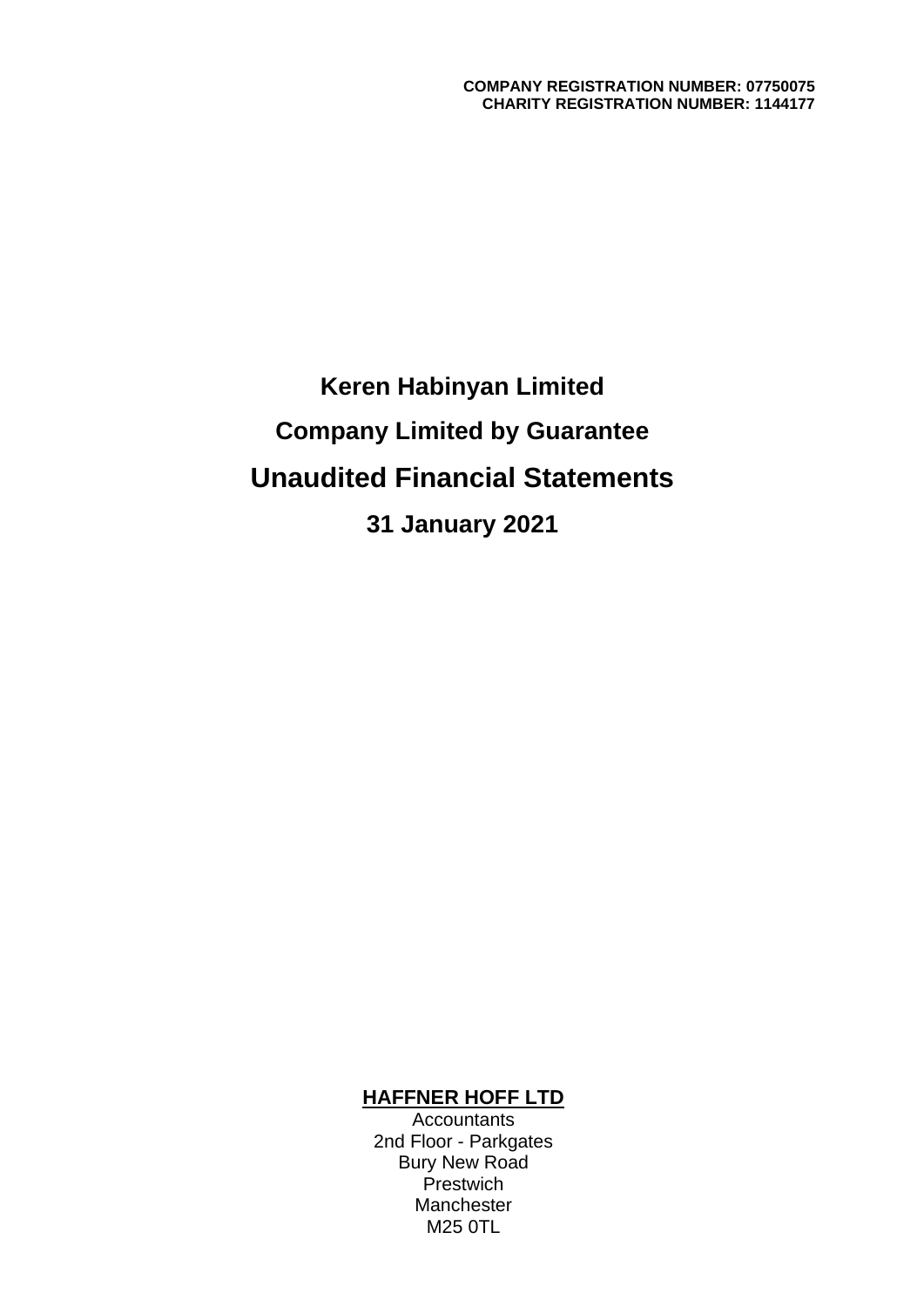# **Company Limited by Guarantee**

## **Financial Statements**

# **Year ended 31 January 2021**

|                                                                                 | Page |
|---------------------------------------------------------------------------------|------|
| Trustees' annual report (incorporating the director's report)                   | 1    |
| Independent examiner's report to the trustees                                   | 5    |
| Statement of financial activities (including income and<br>expenditure account) | 6    |
| Statement of financial position                                                 |      |
| Notes to the financial statements                                               | 8    |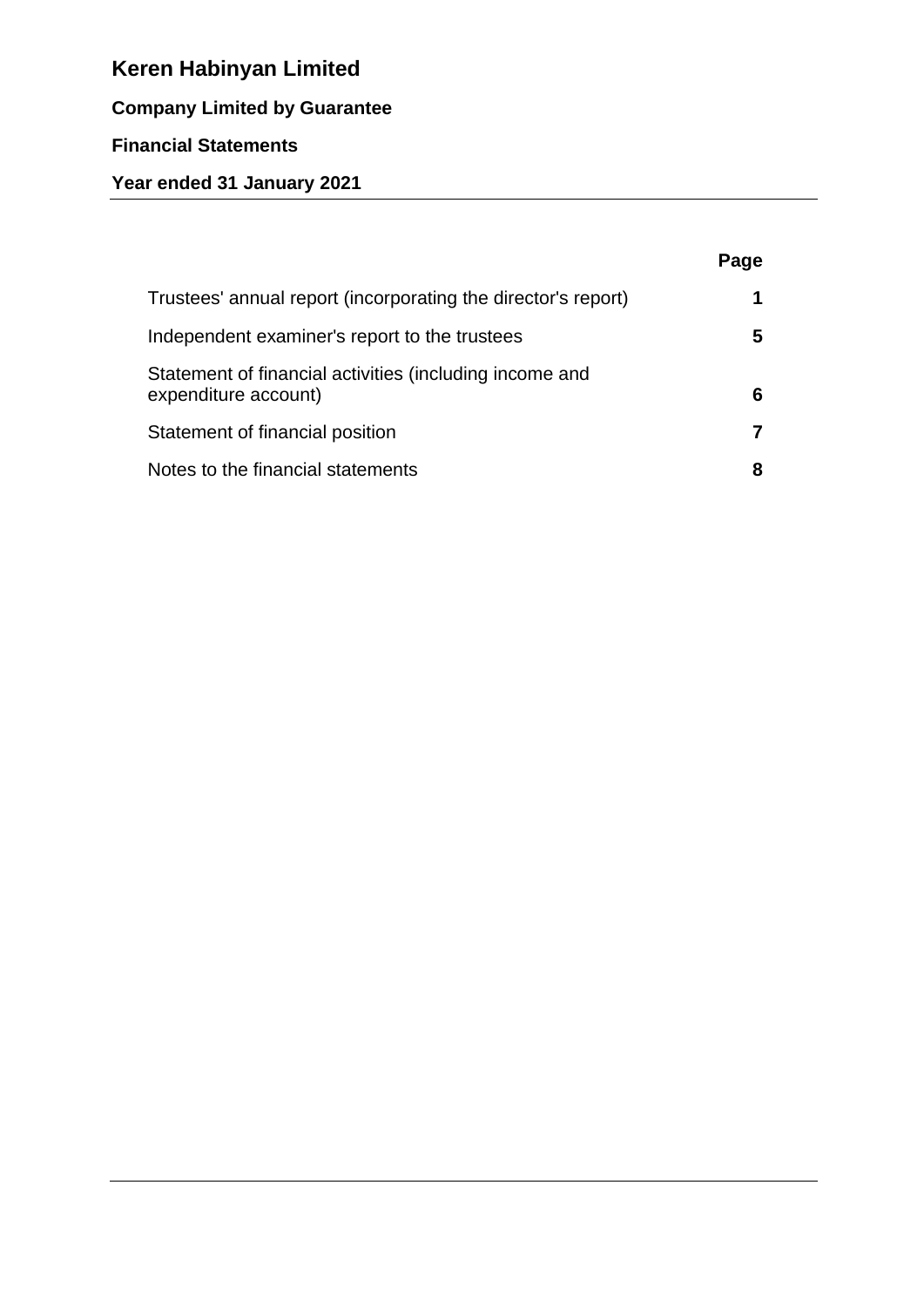## **Company Limited by Guarantee**

### **Trustees' Annual Report (Incorporating the Director's Report)**

# **Year ended 31 January 2021**

The trustees, who are also the directors for the purposes of company law, present their report and the unaudited financial statements of the charity for the year ended 31 January 2021.

### **Reference and administrative details**

| <b>Registered charity name</b>                   | Keren Habinyan Limited                                                                             |                            |
|--------------------------------------------------|----------------------------------------------------------------------------------------------------|----------------------------|
| <b>Charity registration number</b>               | 1144177                                                                                            |                            |
| <b>Company registration number</b>               | 07750075                                                                                           |                            |
| <b>Principal office and registered</b><br>office | 171 Kyverdale Rd<br>London<br>N <sub>16</sub> 6PS                                                  |                            |
| The trustees                                     |                                                                                                    |                            |
|                                                  | S Weiss<br>I Kahan<br>M Rosenberg<br>Y S Gantz                                                     | (Appointed 5 October 2021) |
| Independent examiner                             | Mr Howard Schwalbe ACA<br>2nd Floor - Parkgates<br><b>Bury New Road</b><br>Prestwich<br>Manchester |                            |

M25 0TL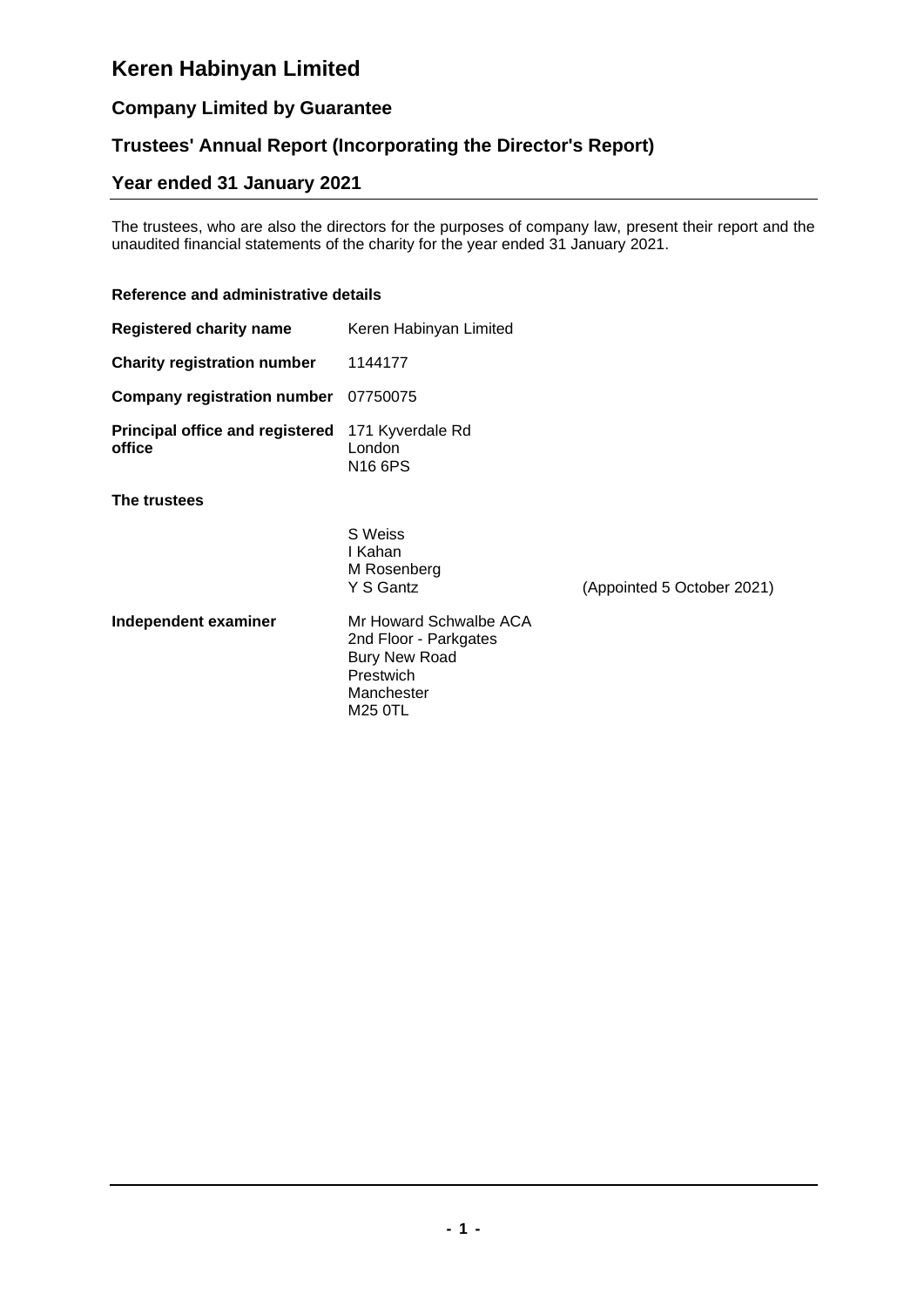### **Company Limited by Guarantee**

### **Trustees' Annual Report (Incorporating the Director's Report)** *(continued)*

### **Year ended 31 January 2021**

#### **Structure, governance and management**

Keren Habinyan Limited is constituted by Memorandum and Articles of Association and is a company limited by guarantee. It was incorporated on 23 August 2011 as a company and the company number is 07750075. It was registered as a charity on 07 October 2011 with a charity number 1144177.

Recruitment and appointment of new trustees would be in line with the Memorandum and Articles of Association and with the consent of the trustees. The criteria set for the suitable candidate would be someone who is sensitive to the needs and demands of the organisation.

There is no chief executive officer. The day to day affairs are undertaken by Mr I Kahan on behalf of the trustees. All major decisions are taken collectively by the trustees and all the trustees give of their time freely. The trustees are unpaid and details of any related party transactions are disclosed as applicable in the notes to the accounts. The arrangements for setting the pay of the charity's employees are the sole domain of the trustees.

There are no policies for the induction or training of new trustees.

#### **Risk review**

The Trustees have assessed the major risks to which the charity is exposed, in particular those related to the operations and finances of the Trust, and are satisfied that systems are in place to manage our exposure to the major risks.

The risks faced by the trust are principally operational risks from ineffective capital spending. These risks are managed by the trustees researching all expenses thoroughly before spending.

Report back and review procedures strengthen these safeguards to ensure public benefit is achieved from all grants.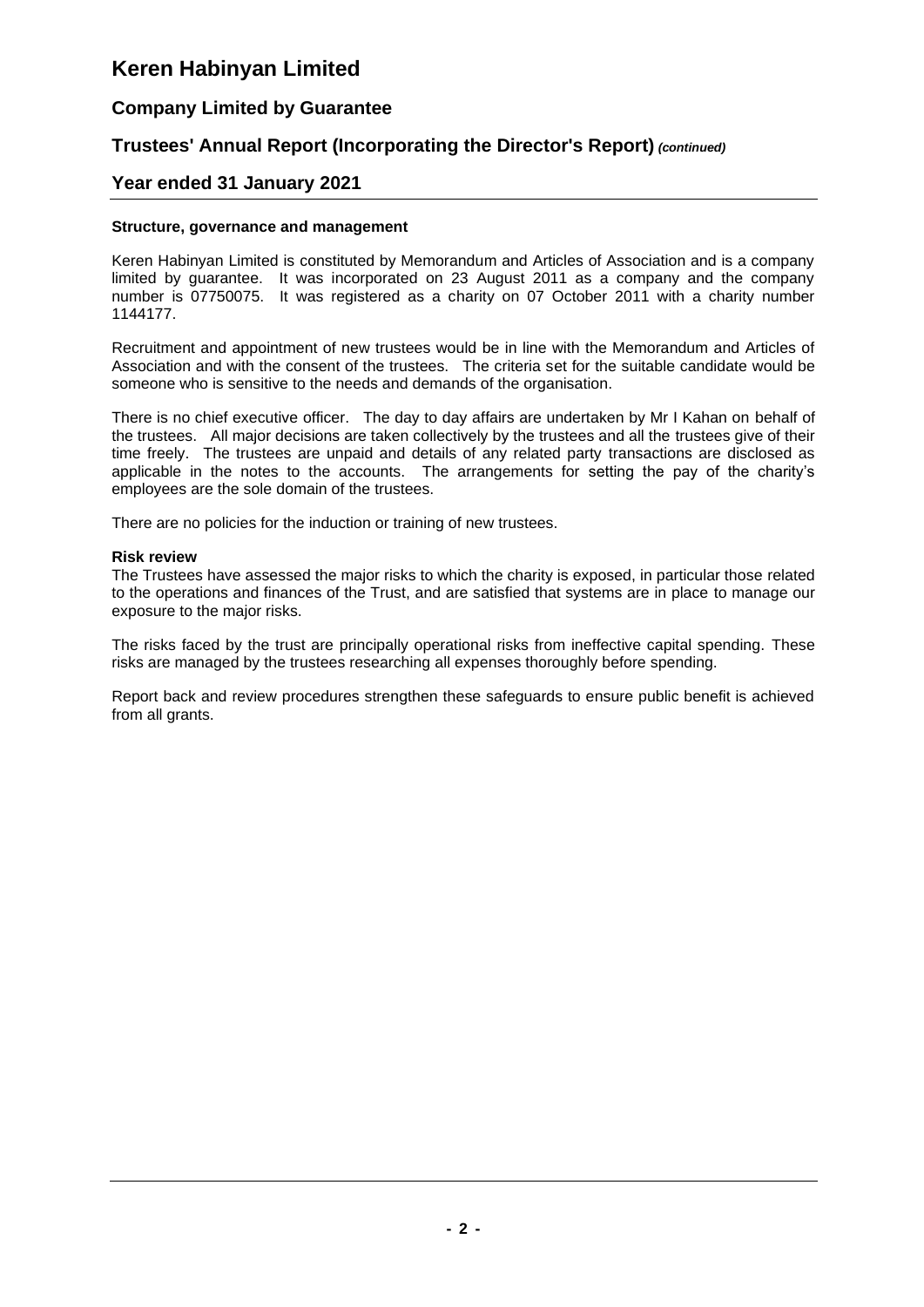### **Company Limited by Guarantee**

### **Trustees' Annual Report (Incorporating the Director's Report)** *(continued)*

### **Year ended 31 January 2021**

#### **Objectives and activities**

The objects of the charity are the advancement of the Orthodox Jewish faith. In particular but not exclusively by building and managing a school in London to be used by the Orthodox Jewish community.

#### **Public benefit**

The trustees confirm that they have referred to the guidance contained in the Charity Commission's general guidance on public benefit and in particular to its supplementary public benefit guidance on advancing education when reviewing the charity's aims and objectives and in planning future activities and setting grant making policy for the year.

#### **Grant making policy**

The charity is funded by donations. The charity gives out grants in line with the above objects.

There were no grants paid to individuals during the year.

The trustees consider they have met the public benefit test and outline these achievements below.

The trustees measure the success of achieving the stated aims by the number and value of grants paid out for each object. The grants paid out in the year are detailed in the notes to the accounts and the trustees consider they have met their aims successfully this year.

The trustees consider the shorter term aims to be similar to the longer term aims and assess the achievement of the charity in the same way.

#### **Strategic report**

The following sections for achievements and performance and financial review form the strategic report of the charity.

#### **Achievements and performance**

The charity received £60,000 in donations during the year and £900 was paid out in support costs. These payments were made in line with the stated objects of the charity.

During the year the charity paid out £60,000 for the development of the school, this has been capitalised.

There were no grants paid out during the reporting period.

There were no fundraising costs incurred in the reporting period.

There were no related party transactions in the reporting period.

There was an overall net income and net movement in funds for the year amounted to £59,100.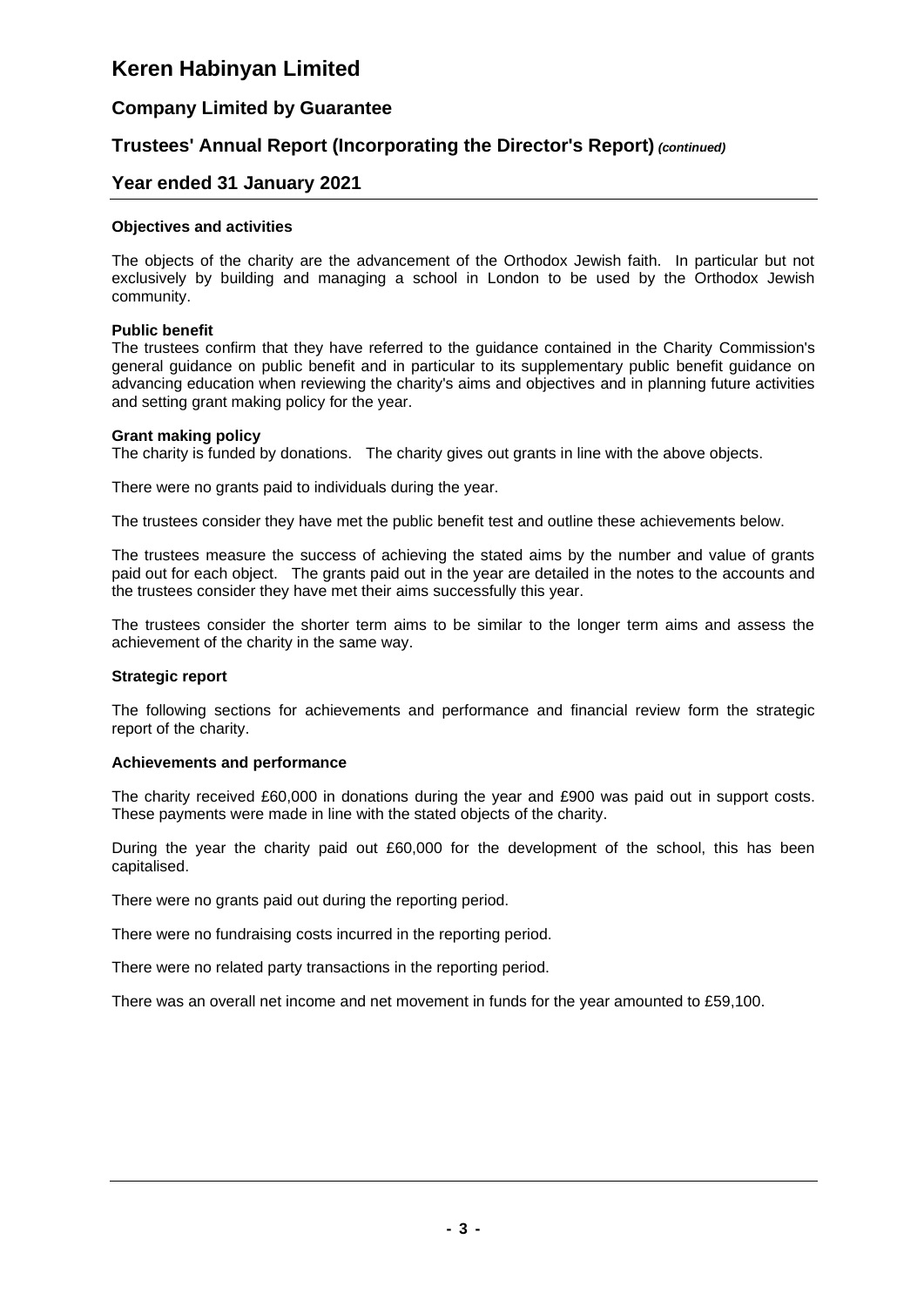### **Company Limited by Guarantee**

### **Trustees' Annual Report (Incorporating the Director's Report)** *(continued)*

### **Year ended 31 January 2021**

#### **Financial review**

The trustees feel that the activity and surplus reflects the increasing profile and standing within the local community. The impact for future year's expenditure is self evident and the trustees would like to record their appreciation for all the financial support received from benefactors during the course of the year.

#### **Reserves policy**

The Trustees are satisfied that the balance of the Fund is at an acceptable level of reserves. We have noted that at present there is a net current liability, the trustees are of the opinion that this should not affect the charity long term.

The free reserves being the net current liabilities stand at £1,797 all of which is attributable to the unrestricted fund.

### **Coronavirus**

The charity has not been materially affected by the coronavirus.

The trustees' annual report and the strategic report were approved on 25 November 2021 and signed on behalf of the board of trustees by:

**I Kahan Director**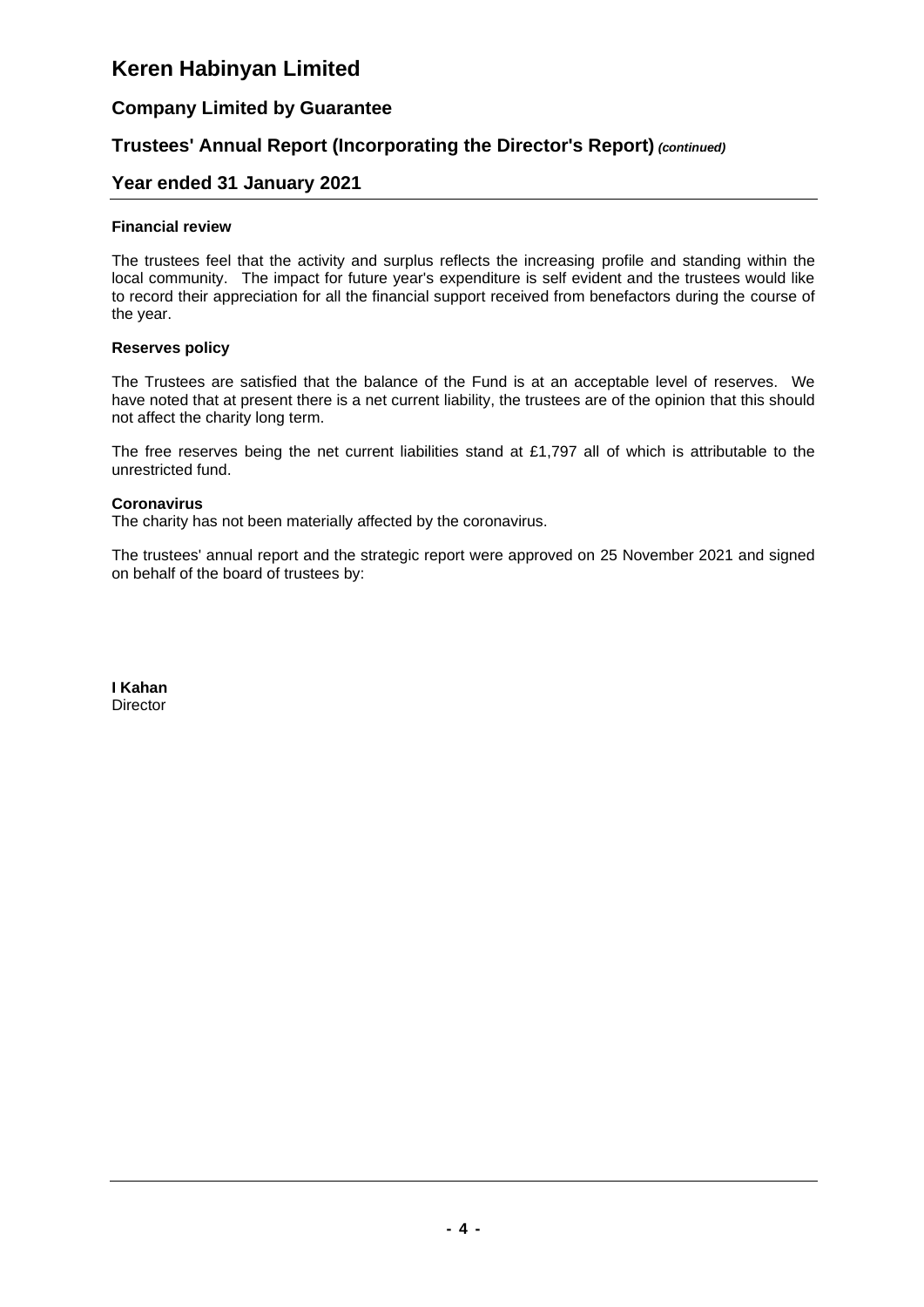### **Company Limited by Guarantee**

### **Independent Examiner's Report to the Trustees of Keren Habinyan Limited**

### **Year ended 31 January 2021**

I report to the trustees on my examination of the financial statements of Keren Habinyan Limited ('the charity') for the year ended 31 January 2021.

#### **Responsibilities and basis of report**

As the trustees of the company (and also its directors for the purposes of company law) you are responsible for the preparation of the financial statements in accordance with the requirements of the Companies Act 2006 ('the 2006 Act').

Having satisfied myself that the accounts of the company are not required to be audited under Part 16 of the 2006 Act and are eligible for independent examination, I report in respect of my examination of the charity's accounts as carried out under section 145 of the Charities Act 2011 ('the 2011 Act'). In carrying out my examination I have followed the Directions given by the Charity Commission under section 145(5)(b) of the 2011 Act.

#### **Independent examiner's statement**

I have completed my examination. I confirm that no matters have come to my attention in connection with the examination giving me cause to believe:

- 1. accounting records were not kept in respect of the charity as required by section 386 of the 2006 Act; or
- 2. the financial statements do not accord with those records; or
- 3. the financial statements do not comply with the accounting requirements of section 396 of the 2006 Act other than any requirement that the accounts give a 'true and fair' view which is not a matter considered as part of an independent examination; or
- 4. the financial statements have not been prepared in accordance with the methods and principles of the Statement of Recommended Practice for accounting and reporting by charities applicable to charities preparing their accounts in accordance with the Financial Reporting Standard applicable in the UK and Republic of Ireland (FRS 102).

I have no concerns and have come across no other matters in connection with the examination to which attention should be drawn in this report in order to enable a proper understanding of the accounts to be reached.

**Mr Howard Schwalbe ACA** Independent Examiner

2nd Floor - Parkgates Bury New Road Prestwich Manchester M25 0TL

25 November 2021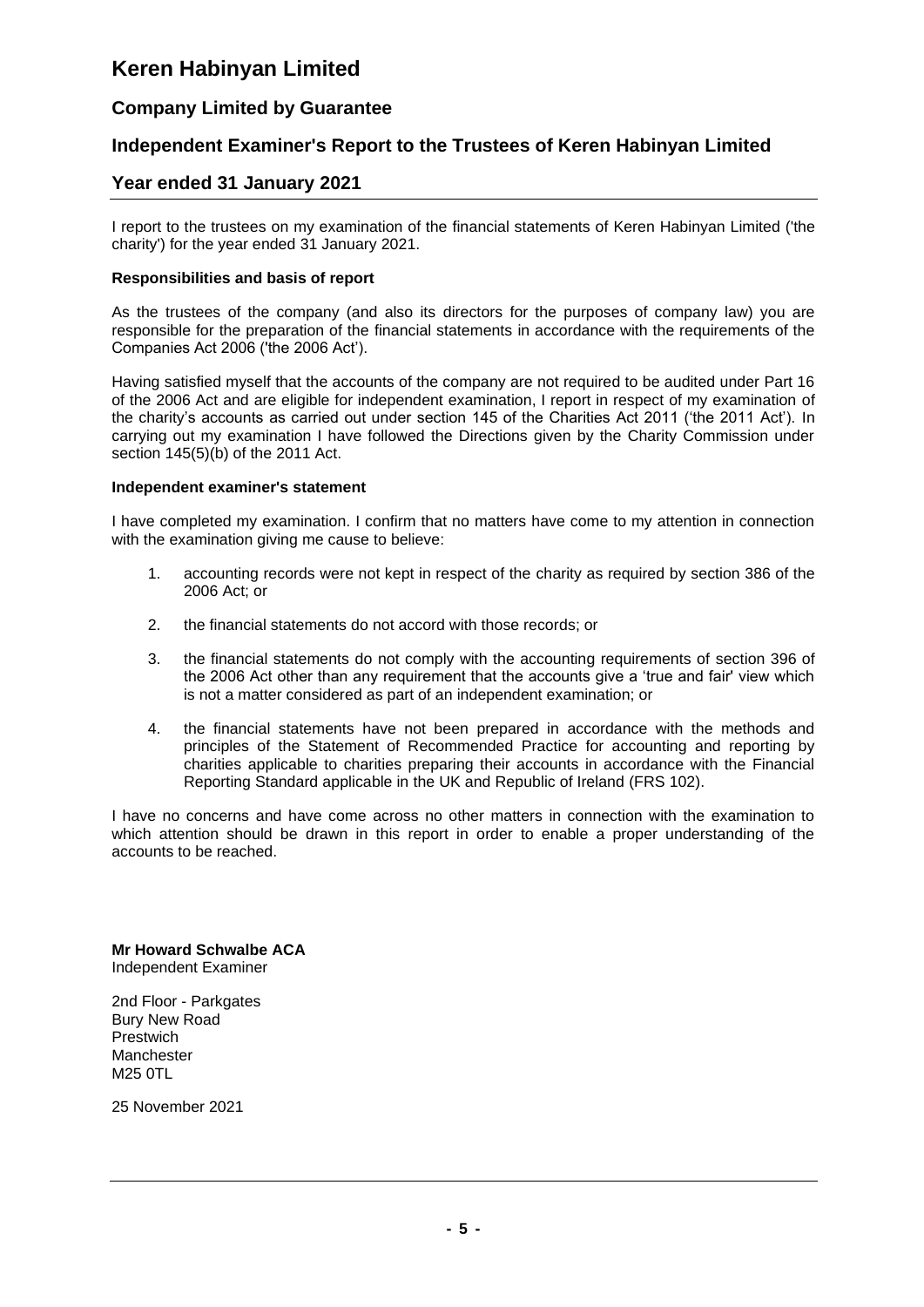## **Company Limited by Guarantee**

### **Statement of Financial Activities (including income and expenditure account)**

### **Year ended 31 January 2021**

|                                                               |             |                            | 2021                    | 2020             |  |
|---------------------------------------------------------------|-------------|----------------------------|-------------------------|------------------|--|
|                                                               | <b>Note</b> | Unrestricted<br>funds<br>£ | <b>Total funds</b><br>£ | Total funds<br>£ |  |
| Income and endowments<br>Donations and legacies               | 5           | 60,000                     | 60,000                  | 18,100           |  |
| <b>Total income</b>                                           |             | 60,000                     | 60,000                  | 18,100           |  |
| <b>Expenditure</b><br>Expenditure on charitable activities    | 6,7         | 900                        | 900                     | 1,275            |  |
| <b>Total expenditure</b>                                      |             | 900                        | 900                     | 1,275            |  |
| Net income and net movement in funds                          |             | 59,100                     | 59,100                  | 16,825           |  |
| <b>Reconciliation of funds</b><br>Total funds brought forward |             | 936,831                    | 936,831                 | 920,006          |  |
| <b>Total funds carried forward</b>                            |             | 995,931                    | 995,931                 | 936,831          |  |

The statement of financial activities includes all gains and losses recognised in the year. All income and expenditure derive from continuing activities.

**The notes on pages 8 to 14 form part of these financial statements.**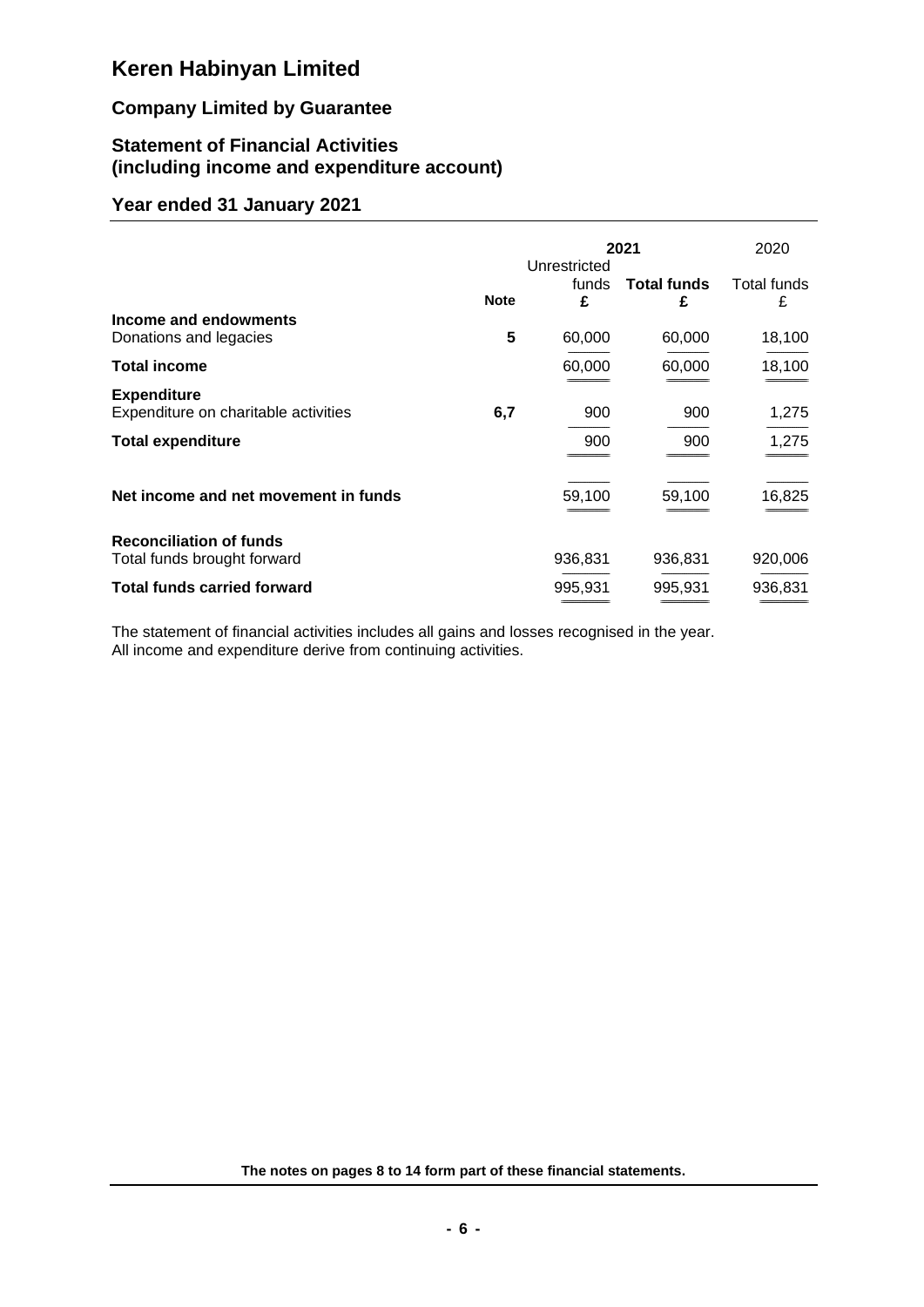### **Company Limited by Guarantee**

### **Statement of Financial Position**

### **31 January 2021**

|                                                         | <b>Note</b> | 2021<br>£ | 2020<br>£ |
|---------------------------------------------------------|-------------|-----------|-----------|
| <b>Fixed assets</b><br>Investments                      | 12          | 1,005,478 | 945,478   |
| <b>Current assets</b><br>Cash at bank and in hand       |             | 3         | 3         |
| Creditors: amounts falling due within one year          | 13          | 1,800     | 900       |
| <b>Net current liabilities</b>                          |             | 1,797     | 897       |
| <b>Total assets less current liabilities</b>            |             | 1,003,681 | 944,581   |
| Creditors: amounts falling due after more than one year | 14          | 7,750     | 7,750     |
| <b>Net assets</b>                                       |             | 995,931   | 936,831   |
| <b>Funds of the charity</b><br>Unrestricted funds       |             | 995,931   | 936,831   |
| <b>Total charity funds</b>                              | 15          | 995,931   | 936,831   |

For the year ending 31 January 2021 the charity was entitled to exemption from audit under section 477 of the Companies Act 2006 relating to small companies.

Directors' responsibilities:

- The members have not required the company to obtain an audit of its financial statements for the year in question in accordance with section 476;
- The directors acknowledge their responsibilities for complying with the requirements of the Act with respect to accounting records and the preparation of financial statements.

These financial statements have been prepared in accordance with the provisions applicable to companies subject to the small companies' regime.

These financial statements were approved by the board of trustees and authorised for issue on 25 November 2021, and are signed on behalf of the board by:

**I Kahan Director**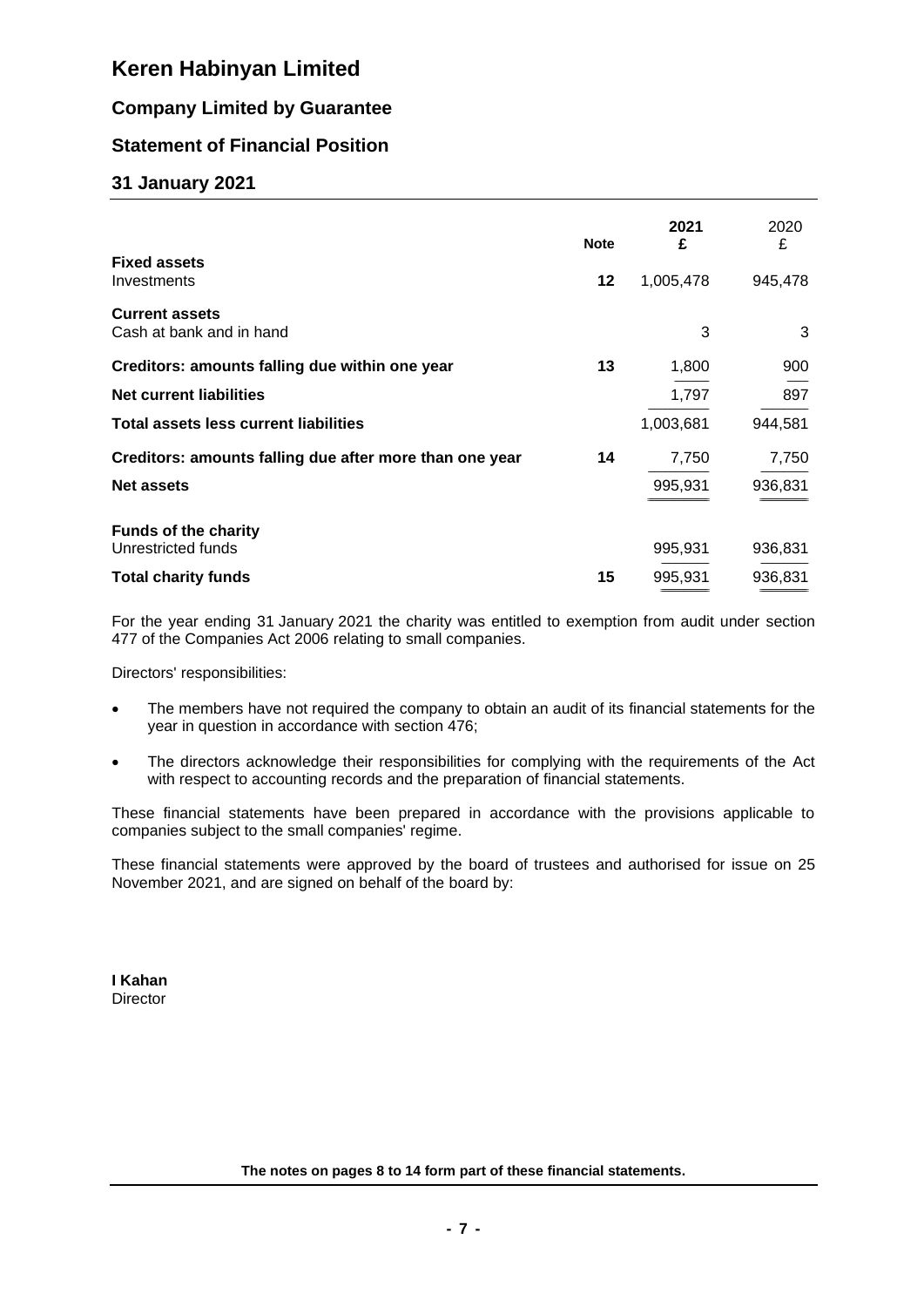### **Company Limited by Guarantee**

### **Notes to the Financial Statements**

### **Year ended 31 January 2021**

### **1. General information**

The charity is a public benefit entity and a private company limited by guarantee, registered in England and Wales and a registered charity in England and Wales. The address of the registered office is 171 Kyverdale Rd, London, N16 6PS.

### **2. Statement of compliance**

These financial statements have been prepared in compliance with FRS 102, 'The Financial Reporting Standard applicable in the UK and the Republic of Ireland', the Statement of Recommended Practice applicable to charities preparing their accounts in accordance with the Financial Reporting Standard applicable in the UK and Republic of Ireland (FRS 102) (Charities SORP (FRS 102)) and the Companies Act 2006.

### **3. Accounting policies**

### **Basis of preparation**

The financial statements have been prepared on the historical cost basis, as modified by the revaluation of certain financial assets and liabilities and investment properties measured at fair value through income or expenditure.

The financial statements are prepared in sterling, which is the functional currency of the entity.

#### **Going concern**

There are no material uncertainties about the charity's ability to continue.

### **Judgements and key sources of estimation uncertainty**

The preparation of the financial statements did not require management to make judgements, estimates or assumptions that affect the amounts reported besides the valuation of fixed asset investments at the year end.

### **Fund accounting**

Unrestricted funds are available for use at the discretion of the trustees to further any of the charity's purposes.

Designated funds are unrestricted funds earmarked by the trustees for particular future project or commitment.

Restricted funds are subjected to restrictions on their expenditure declared by the donor or through the terms of an appeal, and fall into one of two sub-classes: restricted income funds or endowment funds.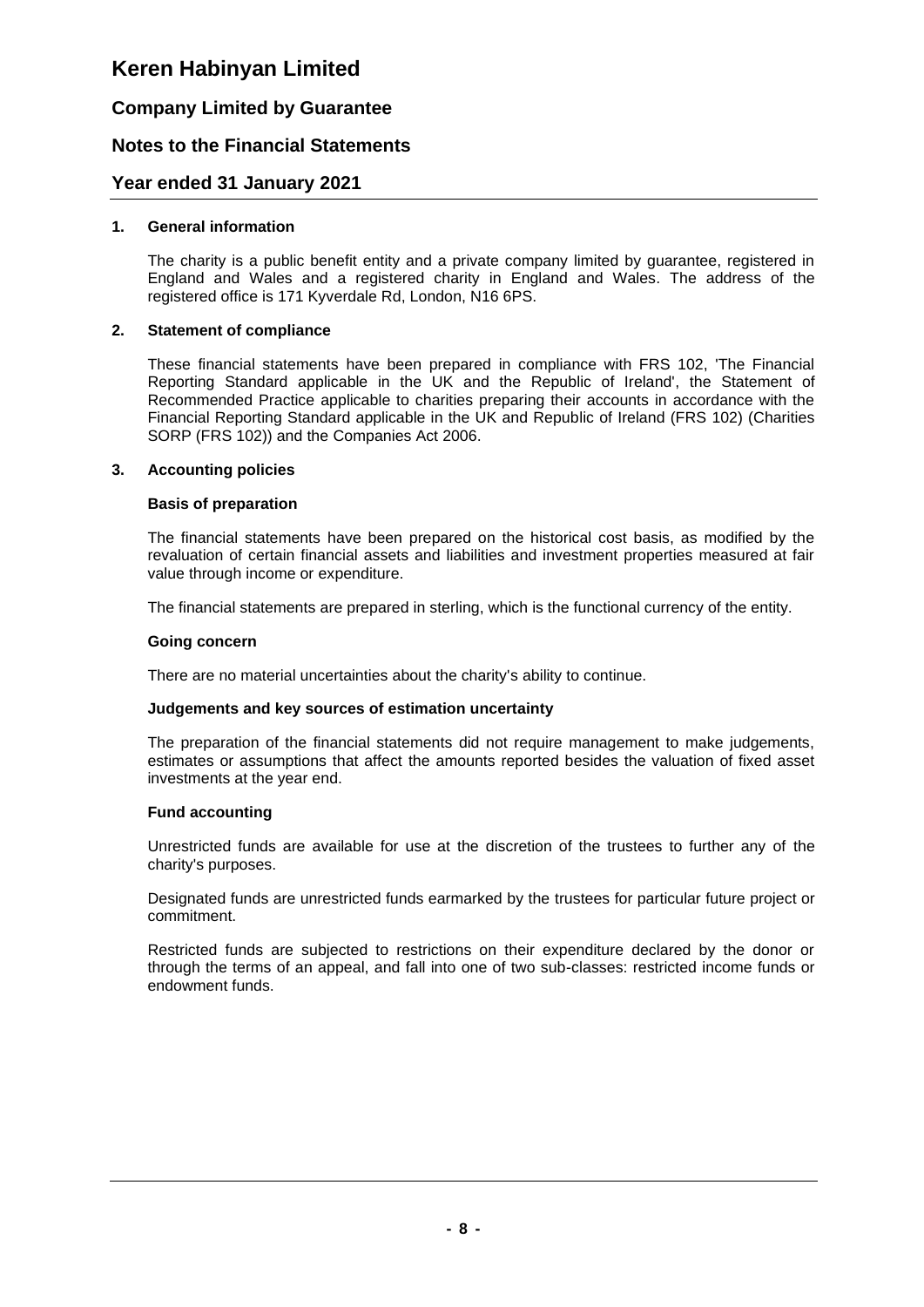### **Company Limited by Guarantee**

### **Notes to the Financial Statements** *(continued)*

### **Year ended 31 January 2021**

### **3. Accounting policies** *(continued)*

#### **Incoming resources**

All incoming resources are included in the statement of financial activities when entitlement has passed to the charity; it is probable that the economic benefits associated with the transaction will flow to the charity and the amount can be reliably measured. The following specific policies are applied to particular categories of income:

- income from donations or grants is recognised when there is evidence of entitlement to the gift, receipt is probable and its amount can be measured reliably.
- legacy income is recognised when receipt is probable and entitlement is established.
- income from donated goods is measured at the fair value of the goods unless this is impractical to measure reliably, in which case the value is derived from the cost to the donor or the estimated resale value. Donated facilities and services are recognised in the accounts when received if the value can be reliably measured. No amounts are included for the contribution of general volunteers.
- income from contracts for the supply of services is recognised with the delivery of the contracted service. This is classified as unrestricted funds unless there is a contractual requirement for it to be spent on a particular purpose and returned if unspent, in which case it may be regarded as restricted.

### **Resources expended**

Expenditure is recognised on an accruals basis as a liability is incurred. Expenditure includes any VAT which cannot be fully recovered, and is classified under headings of the statement of financial activities to which it relates:

- expenditure on raising funds includes the costs of all fundraising activities, events, non-charitable trading activities, and the sale of donated goods.
- expenditure on charitable activities includes all costs incurred by a charity in undertaking activities that further its charitable aims for the benefit of its beneficiaries, including those support costs and costs relating to the governance of the charity apportioned to charitable activities.
- other expenditure includes all expenditure that is neither related to raising funds for the charity nor part of its expenditure on charitable activities.

All costs are allocated to expenditure categories reflecting the use of the resource. Direct costs attributable to a single activity are allocated directly to that activity. Shared costs are apportioned between the activities they contribute to on a reasonable, justifiable and consistent basis.

### **Investments**

Unlisted equity investments are initially recorded at cost, and subsequently measured at fair value. If fair value cannot be reliably measured, assets are measured at cost less impairment.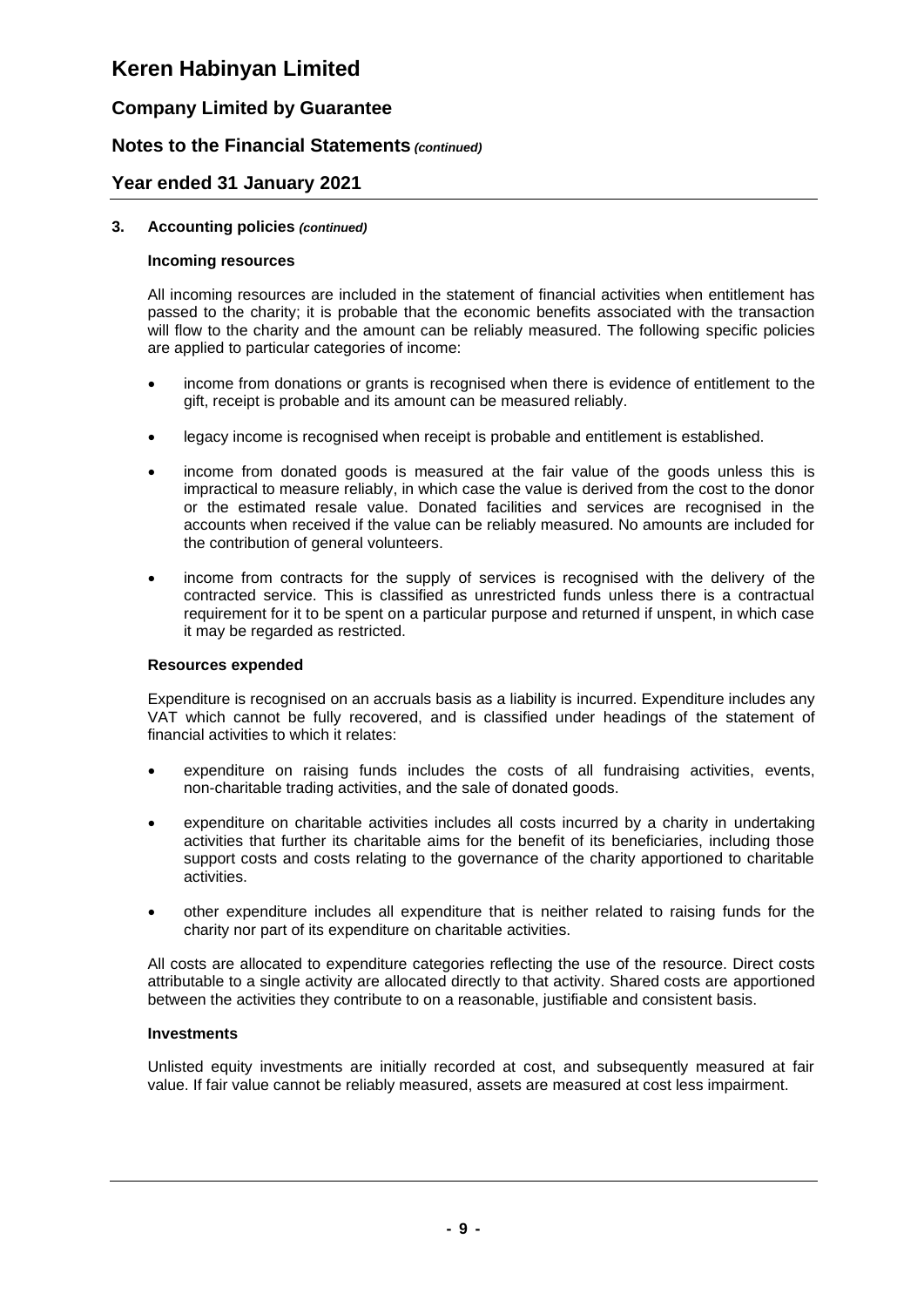### **Company Limited by Guarantee**

### **Notes to the Financial Statements** *(continued)*

### **Year ended 31 January 2021**

#### **3. Accounting policies** *(continued)*

#### **Investments** *(continued)*

Listed investments are measured at fair value with changes in fair value being recognised in income or expenditure.

#### **Investment property**

Investment property is initially recorded at cost, which includes purchase price and any directly attributable expenditure.

Investment property is revalued to its fair value at each reporting date and any changes in fair value are recognised in income or expenditure.

If a reliable measure of fair value is no longer available without undue cost or effort for an item of investment property, it shall be transferred to tangible assets and treated as such until it is expected that fair value will be reliably measurable on an on-going basis.

#### **Impairment of fixed assets**

A review for indicators of impairment is carried out at each reporting date, with the recoverable amount being estimated where such indicators exist. Where the carrying value exceeds the recoverable amount, the asset is impaired accordingly. Prior impairments are also reviewed for possible reversal at each reporting date.

For the purposes of impairment testing, when it is not possible to estimate the recoverable amount of an individual asset, an estimate is made of the recoverable amount of the cash-generating unit to which the asset belongs. The cash-generating unit is the smallest identifiable group of assets that includes the asset and generates cash inflows that largely independent of the cash inflows from other assets or groups of assets.

For impairment testing of goodwill, the goodwill acquired in a business combination is, from the acquisition date, allocated to each of the cash-generating units that are expected to benefit from the synergies of the combination, irrespective of whether other assets or liabilities of the charity are assigned to those units.

### **Financial instruments**

A financial asset or a financial liability is recognised only when the charity becomes a party to the contractual provisions of the instrument.

Basic financial instruments are initially recognised at the amount receivable or payable including any related transaction costs.

Current assets and current liabilities are subsequently measured at the cash or other consideration expected to be paid or received and not discounted.

Debt instruments are subsequently measured at amortised cost.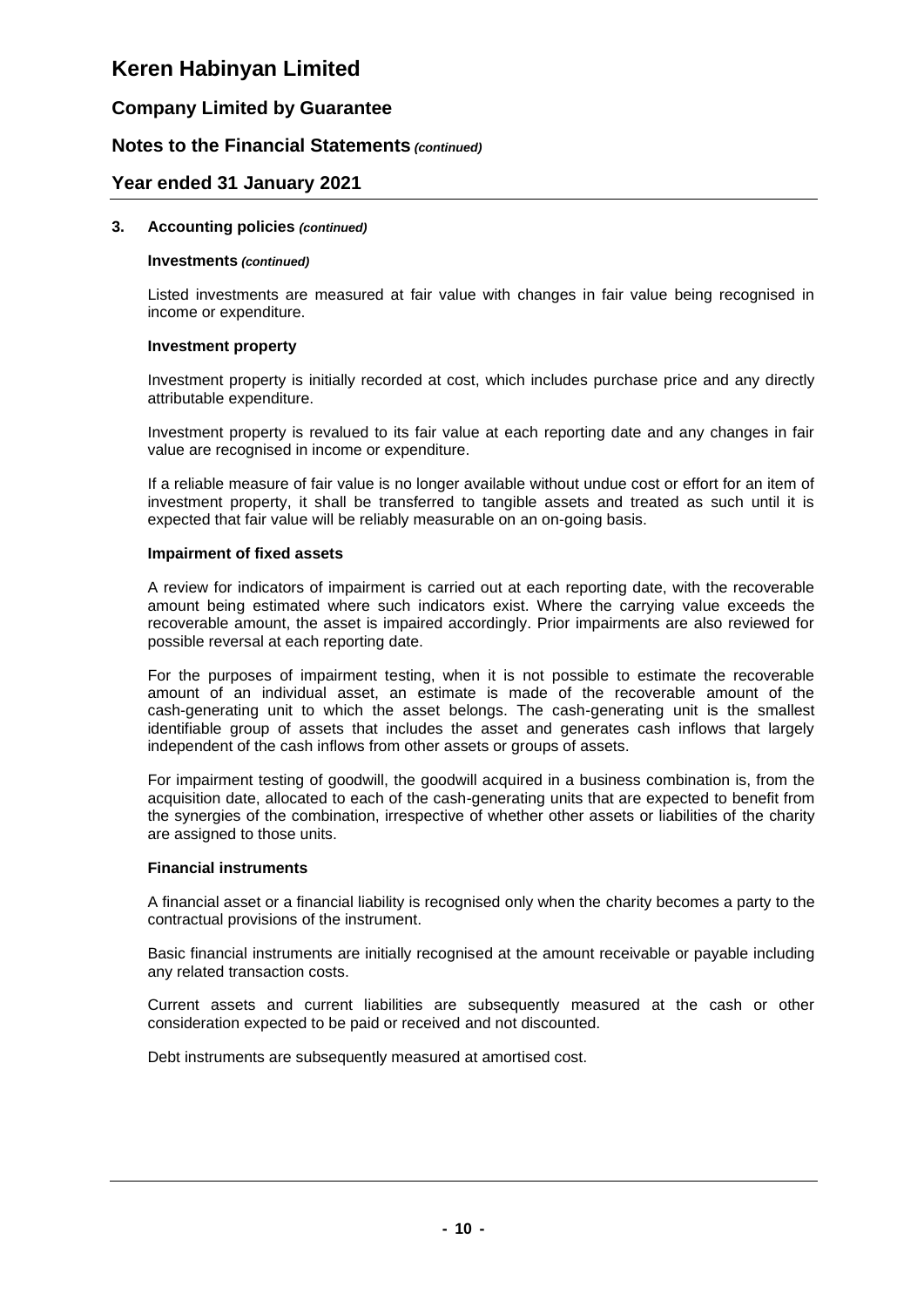### **Company Limited by Guarantee**

### **Notes to the Financial Statements** *(continued)*

### **Year ended 31 January 2021**

#### **3. Accounting policies** *(continued)*

#### **Financial instruments** *(continued)*

Where investments in shares are publicly traded or their fair value can otherwise be measured reliably, the investment is subsequently measured at fair value with changes in fair value recognised in income and expenditure. All other such investments are subsequently measured at cost less impairment.

Other financial instruments, including derivatives, are initially recognised at fair value, unless payment for an asset is deferred beyond normal business terms or financed at a rate of interest that is not a market rate, in which case the asset is measured at the present value of the future payments discounted at a market rate of interest for a similar debt instrument.

Other financial instruments are subsequently measured at fair value, with any changes recognised in the statement of financial activities, with the exception of hedging instruments in a designated hedging relationship.

Financial assets that are measured at cost or amortised cost are reviewed for objective evidence of impairment at the end of each reporting date. If there is objective evidence of impairment, an impairment loss is recognised under the appropriate heading in the statement of financial activities in which the initial gain was recognised.

For all equity instruments regardless of significance, and other financial assets that are individually significant, these are assessed individually for impairment. Other financial assets are either assessed individually or grouped on the basis of similar credit risk characteristics.

Any reversals of impairment are recognised immediately, to the extent that the reversal does not result in a carrying amount of the financial asset that exceeds what the carrying amount would have been had the impairment not previously been recognised.

### **4. Limited by guarantee**

Keren Habinyan is a registered charity and a company limited by guarantee and does not have a share capital. In the event of the charity being wound up, members are required to contribute an amount not exceeding £10.

### **5. Donations and legacies**

|                  |        | Unrestricted Total Funds Unrestricted Total Funds |              |        |
|------------------|--------|---------------------------------------------------|--------------|--------|
|                  | Funds  | 2021                                              | <b>Funds</b> | 2020   |
|                  |        | £.                                                |              | £.     |
| <b>Donations</b> |        |                                                   |              |        |
| Donations        | 60.000 | 60.000                                            | 18.100       | 18.100 |
|                  |        |                                                   |              |        |

### **6. Expenditure on charitable activities by fund type**

|               |       | Unrestricted Total Funds Unrestricted Total Funds |              |       |
|---------------|-------|---------------------------------------------------|--------------|-------|
|               | Funds | 2021                                              | <b>Funds</b> | 2020  |
|               |       |                                                   |              |       |
| Support costs | 900   | 900                                               | 1.275        | 1.275 |
|               |       |                                                   |              |       |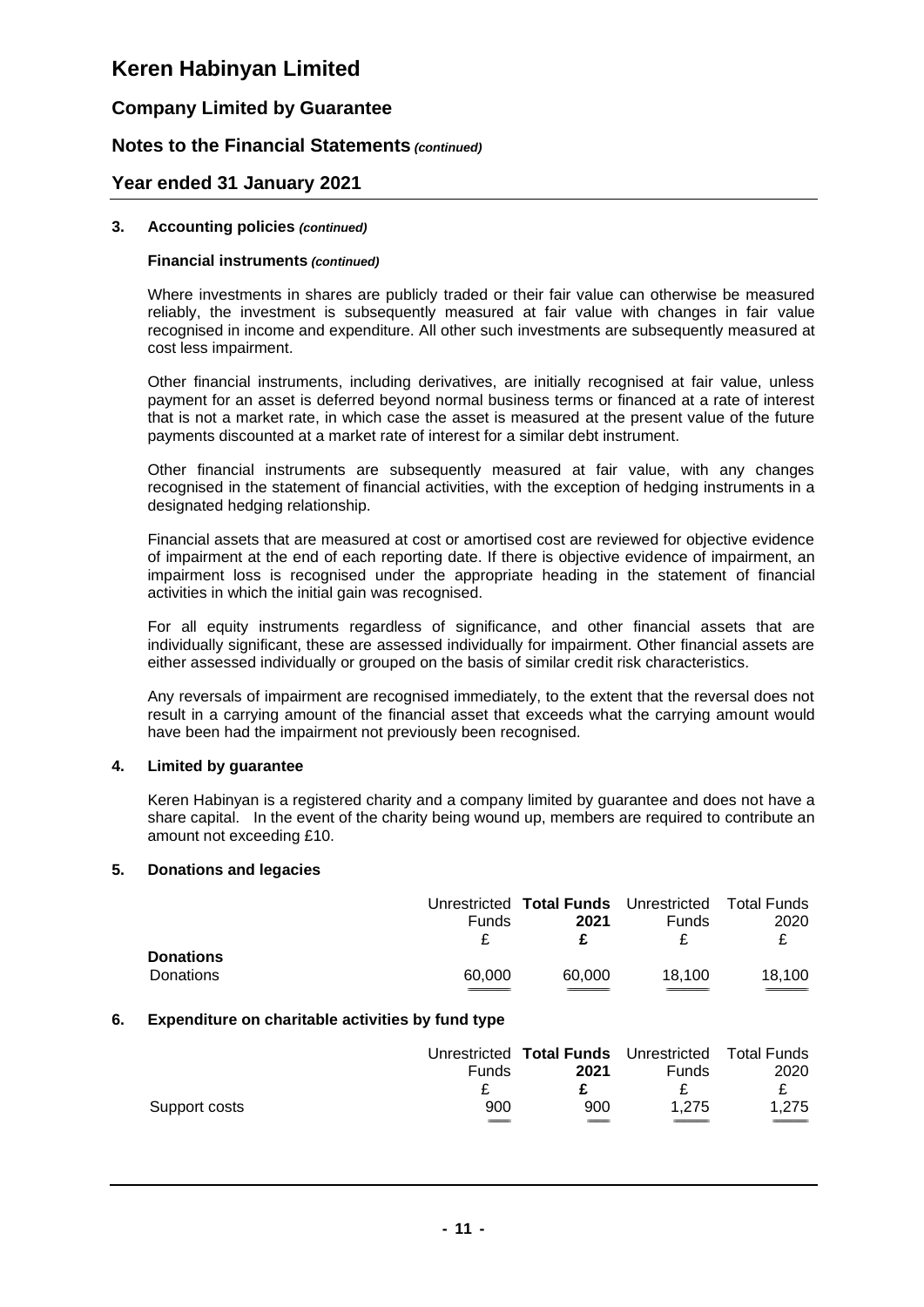### **Company Limited by Guarantee**

### **Notes to the Financial Statements** *(continued)*

### **Year ended 31 January 2021**

### **7. Expenditure on charitable activities by activity type**

|                  | Support<br>costs<br>£ | Total funds<br>2021 | Total fund<br>2020<br>£ |
|------------------|-----------------------|---------------------|-------------------------|
| General office   |                       |                     | 375                     |
| Governance costs | 900                   | 900                 | 900                     |
|                  |                       |                     |                         |
|                  | 900                   | 900                 | 1,275                   |
|                  |                       |                     |                         |

### **8. Analysis of support costs**

|                  | Analysis of<br>support costs | <b>Total 2021</b> | <b>Total 2020</b> |
|------------------|------------------------------|-------------------|-------------------|
| General office   |                              |                   | 375               |
| Governance costs | 900                          | 900               | 900               |
|                  | 900                          | 900               | 1,275             |

### **9. Independent examination fees**

|                                                     | 2021 | 2020 |
|-----------------------------------------------------|------|------|
| Fees payable to the independent examiner for:       |      |      |
| Independent examination of the financial statements | 900  |      |
|                                                     |      |      |

### **10. Staff costs**

The average head count of employees during the year was Nil (2019: Nil)

No employee received employee benefits of more than £60,000 during the year (2019: Nil)

### **11. Trustee remuneration and expenses**

No remuneration or other benefits from employment with the charity or a related entity were received by the trustees. Nor were any expenses reimbursed by the charity.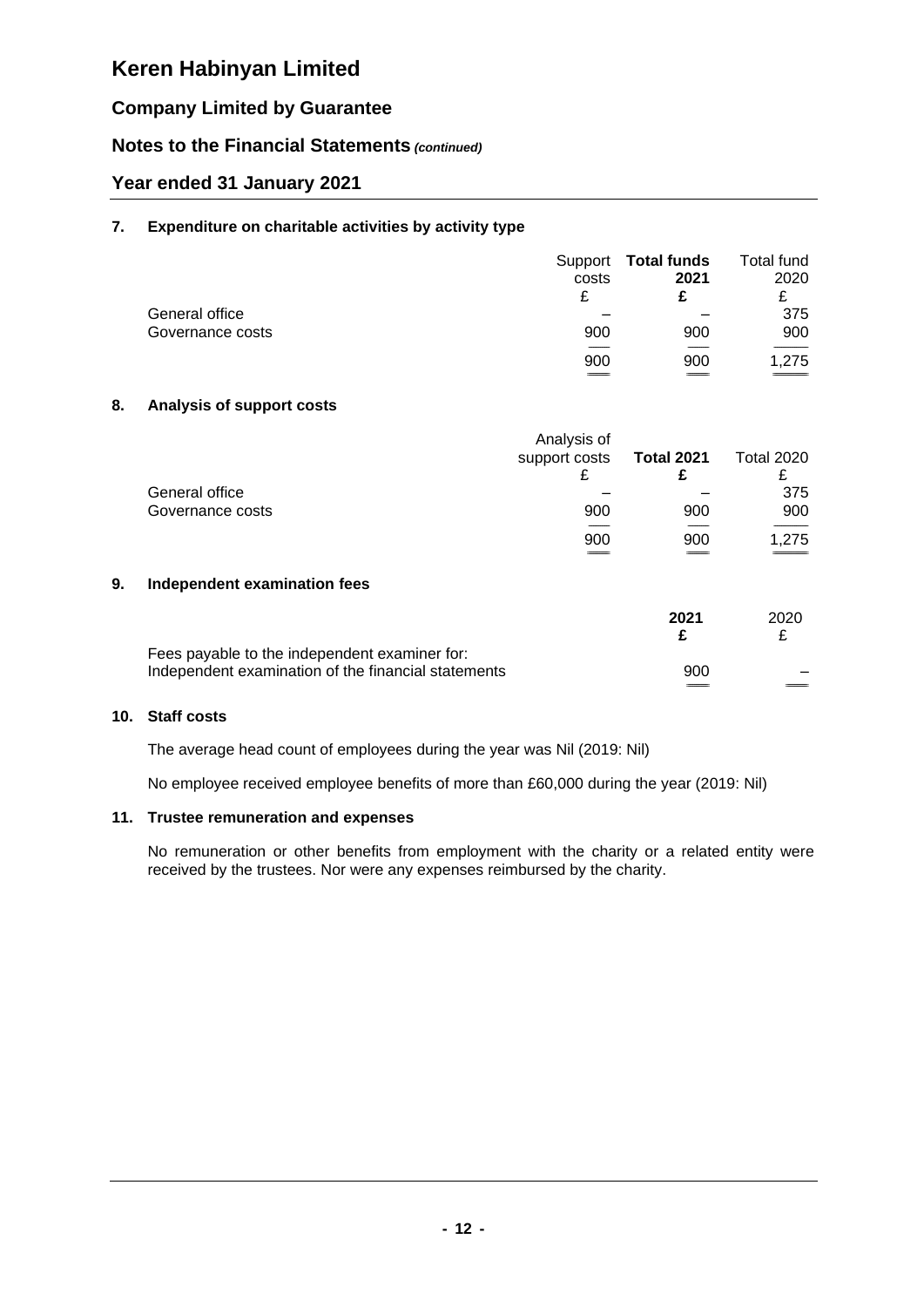### **Company Limited by Guarantee**

### **Notes to the Financial Statements** *(continued)*

### **Year ended 31 January 2021**

### **12. Investments**

|                                                                                | <b>Investment</b><br>properties<br>£ |
|--------------------------------------------------------------------------------|--------------------------------------|
| <b>Cost or valuation</b>                                                       |                                      |
| At 1 February 2020<br>Additions                                                | 945,478<br>60,000                    |
| At 31 January 2021                                                             | 1,005,478                            |
| Impairment<br>At 1 February 2020 and 31 January 2021<br><b>Carrying amount</b> |                                      |
| At 31 January 2021                                                             | 1,005,478                            |
| At 31 January 2020                                                             | 945,478                              |

All investments shown above are held at valuation.

#### **Investment properties**

The investment property is comprised of one wholly owned property. During the year there was an addition of £60,000. This was fees for preliminary building work.

Valuation of the property is at fair value. Where necessary the trustees have used an independent valuer to ascertain the value. The trustees confirm that during the year there was no movement in fair value other than the additions in the year.

### **13. Creditors: amounts falling due within one year**

|                                                             | 2021  | 2020   |
|-------------------------------------------------------------|-------|--------|
|                                                             |       |        |
| Accruals and deferred income                                | 1.800 | 900    |
|                                                             |       | $\sim$ |
| 14. Creditors: amounts falling due after more than one year |       |        |

|                 | 2021  | 2020        |
|-----------------|-------|-------------|
|                 |       |             |
| Other creditors | 7.750 | 7,750       |
|                 |       | ___________ |

This creditor represents rates owed to London Borough of Hackney.